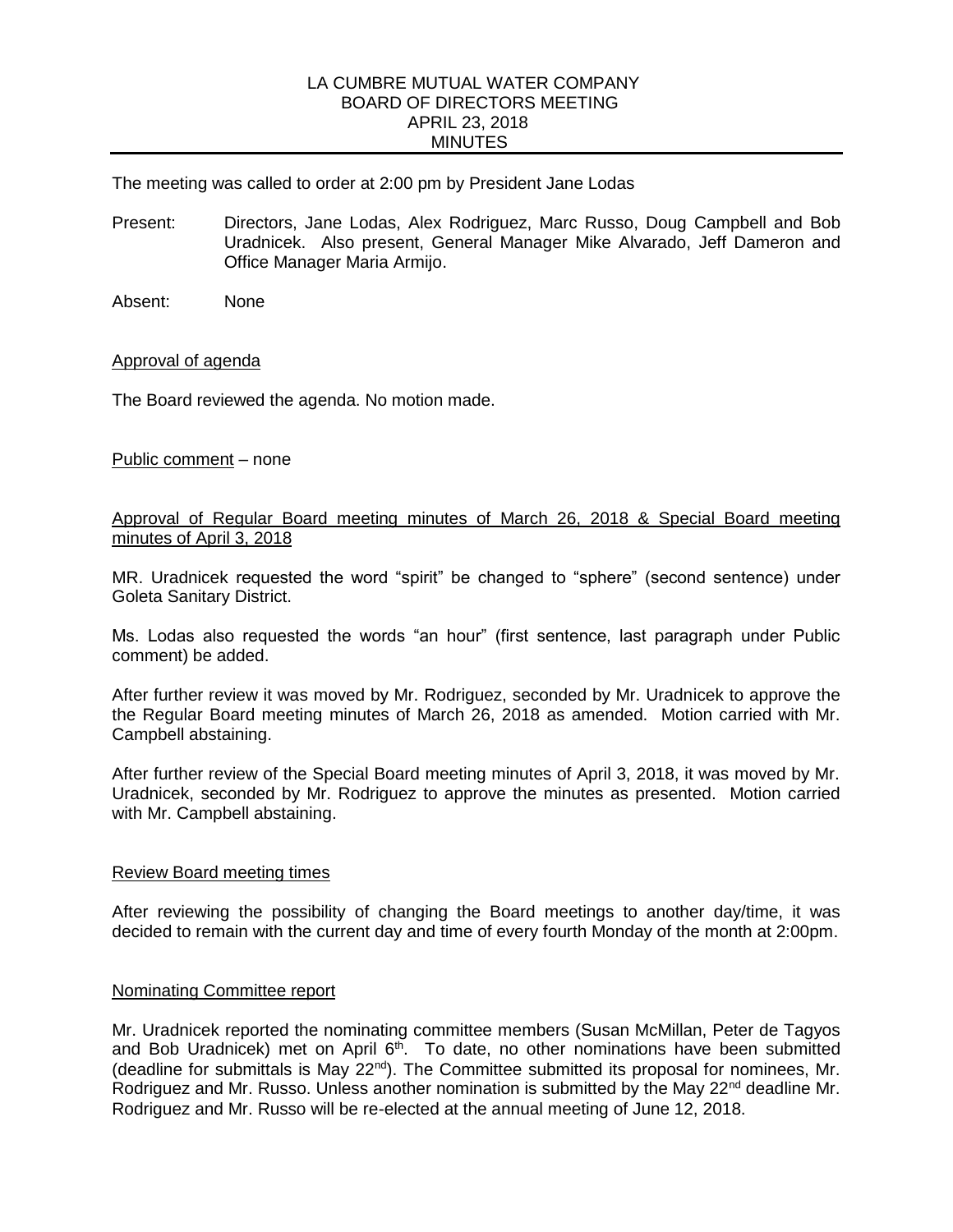# Water production report

Mr. Alvarado reviewed with the Board the water production report.

It was moved by Mr. Uradnicek, seconded by Mr. Russo to receive and file the water production report. Motion carried.

# By-Laws amendment update

Mr. Mannion (legal counsel) reviewed the changes to the amendment of By-laws ballot made by staff and approved them. Mr. Mannion recommended the ballot be mailed out prior to the proxy.

The mailer consisting of a cover letter, voting ballot (amendment of the By-Laws) and a current copy of the By-Laws is scheduled to be mailed out April  $27<sup>th</sup>$ . The Board recommended changing the last sentence in the Written Consent of Stockholder to read "I hereby provide my written consent to amend the Company's By-laws as specified above". And to have it on one side only.

After further review, it was moved by Mr. Uradnicek, seconded by Mr. Russo to approve the By-Laws ballot, cover letter and copy of the current By-Laws as amended. Motion carried with Mr. Rodriguez abstaining.

## Emergency generator purchase

Mr. Alvarado sent out for quotes on two new emergency generators. One generator will be placed at the pump station on site (Via Tranquila). The second generator will be placed at Well #19. Only Cummins responded meeting the specifications of the generators needed. Approximate cost of the two generators is \$160K. The purchase of two generators were originally approved as part of the 2018 Budget presented to the Board in the December 2017 meeting.

After further discussion, it was moved by Mr. Uradnicek, seconded by Mr. Rodriguez to approve the purchase of the two emergency generators at a cost of approximately \$160K. Motion carried.

## Goleta Sanitary District

Mr. Alvarado reported the LAFCO process continues to move forward. Four out of the five homeowners interested in tying into the sewer connection with Goleta Sanitary District have turned in their applications. If the last application is not turned in, the process will continue with only four properties instead of the initial five. Mark Lloyd will prepare the final documents for the LAFCO hearing. Once approved by LAFCO, Mac Design will move forward with the pipe line and manhole design.

## Fire hydrant replacement project

Mr. Alvarado reported there were five old style hydrants on Via Roblada that were hard to open. All hydrants were replaced. Crew will be looking at the condition of the other hydrants in the service area and replacing as needed.